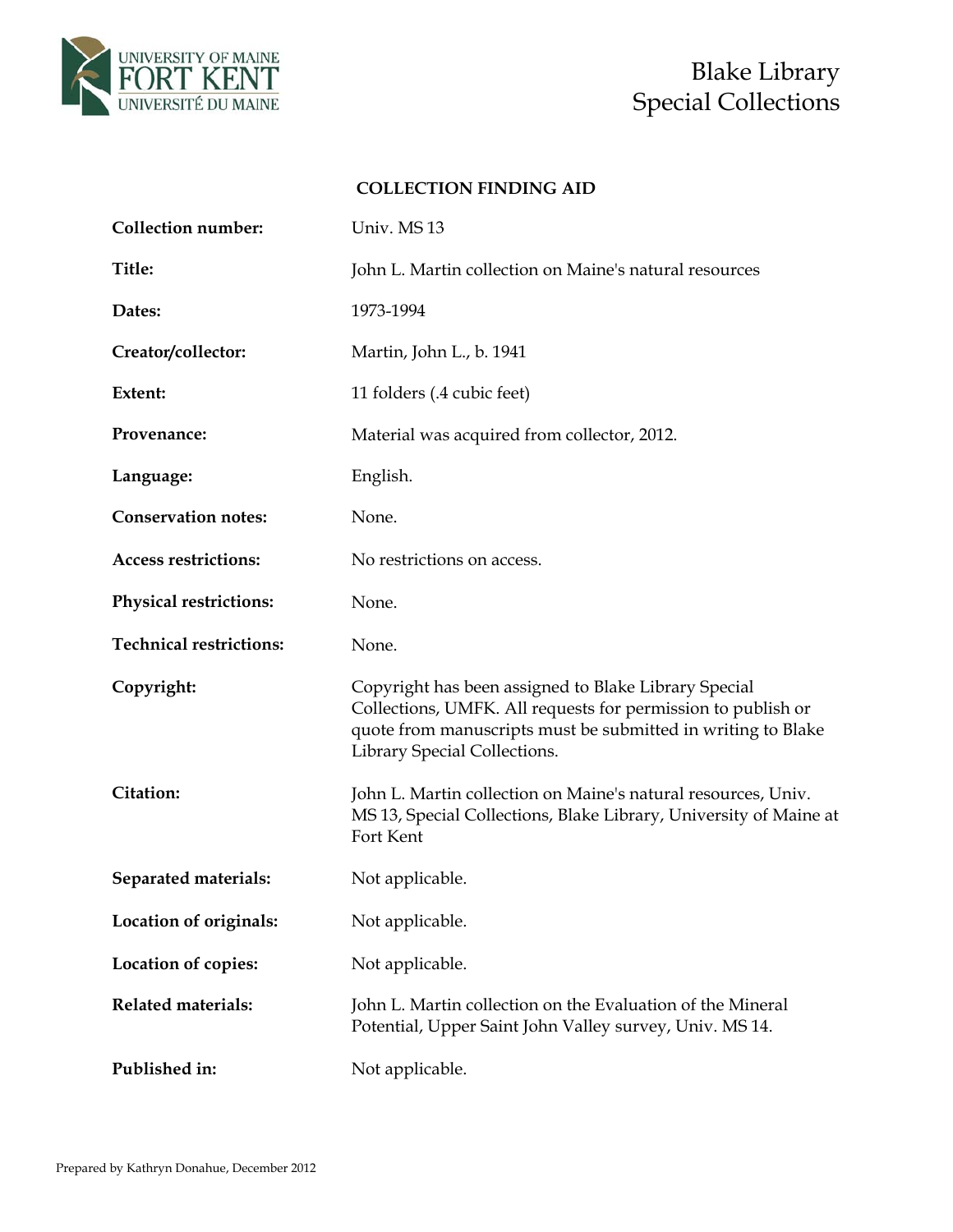

## UNIVERSITY OF MAINE<br>FORT KENT Special Collections

**Biographical information:** John L. Martin was born on June 5, 1941, in Eagle Lake, Maine. He received his BA in history and government from the University of Maine in Orono in 1963 and completed some advanced graduate work in political science at the university. He was first elected as the Democratic representative to the Maine House of Representatives in 1964, a position he held until 1994. Martin was the House Minority Floor Leader in the Maine State House, 1971-1974, and served as Speaker of the House from 1975 until 1994; prior to being Speaker, he had served on the Joint Standing Committees on Taxation, State Government, and Appropriations and Financial Affairs. He served as the Chair of the Legislative Council in 1989-90. Martin then served as a State Senator from 2000 to 2008, holding the position as Assistant Majority Leader in 2008. In 2008, Martin was reelected as representative to the House of Representatives, a position he held until 2012, when he was not re-elected to the position. While in the State Senate, Martin served as Chair of the Natural Resources Committee and is a member of the Health and Human Services Committee.

> He has served on the following committees, caucuses and organizations: President, Maine Young Democrats, 1964-1969 Member, Aroostook County Democratic Committee, 1964-present Member, Democratic Convention Platform Committee, 1964-1975 Chair, Intergovernmental Relations Commission, 1969 Chair, Land Use Regulation Commission, 1970-72 Member, State Legislative Leaders Foundation, 1976-1994 President, State Legislative Leaders Foundation, 1979-1982 Chair, Maine Legislative Council, 1978, 1989-1990 Member, New England Caucus of State Legislatures, 1978-present Treasurer, Eagle Lake Water and Sewer District, 1980-present Chair, New England Caucus of State Legislatures, 1982 and 1983 Chair, State-Federal Assembly of NCSL, 1985-86 Vice Chair, NCSL's Budget, Fiscal & Rules Committee, 1986-87 Chair, Task Force on Reapportionment, 1987-1988 Chair, State Democratic Leaders Association, 1990-present President, National Conference of State Legislatures, 1990-1991 Trustee, Eastern Maine Healthcare, 1991 Member, Board of the Foundation for State Legislatures Vice Chair, Regional Executive Committee of the Democratic State Legislative Leaders Association Member, Democratic National Committee Member, Executive Committee of the Democratic National Committee Treasurer, Northern Maine General Hospital, a non-profit organization which operates the Eagle Lake Nursing Home and the Eagle Lake Boarding Home, 1965-present President, Ambulance Services Inc. President, Fish Ruix Health Centers Member, Saint Mary's Church Parish Advisory Member, Board of the Foundation, State Legislatures